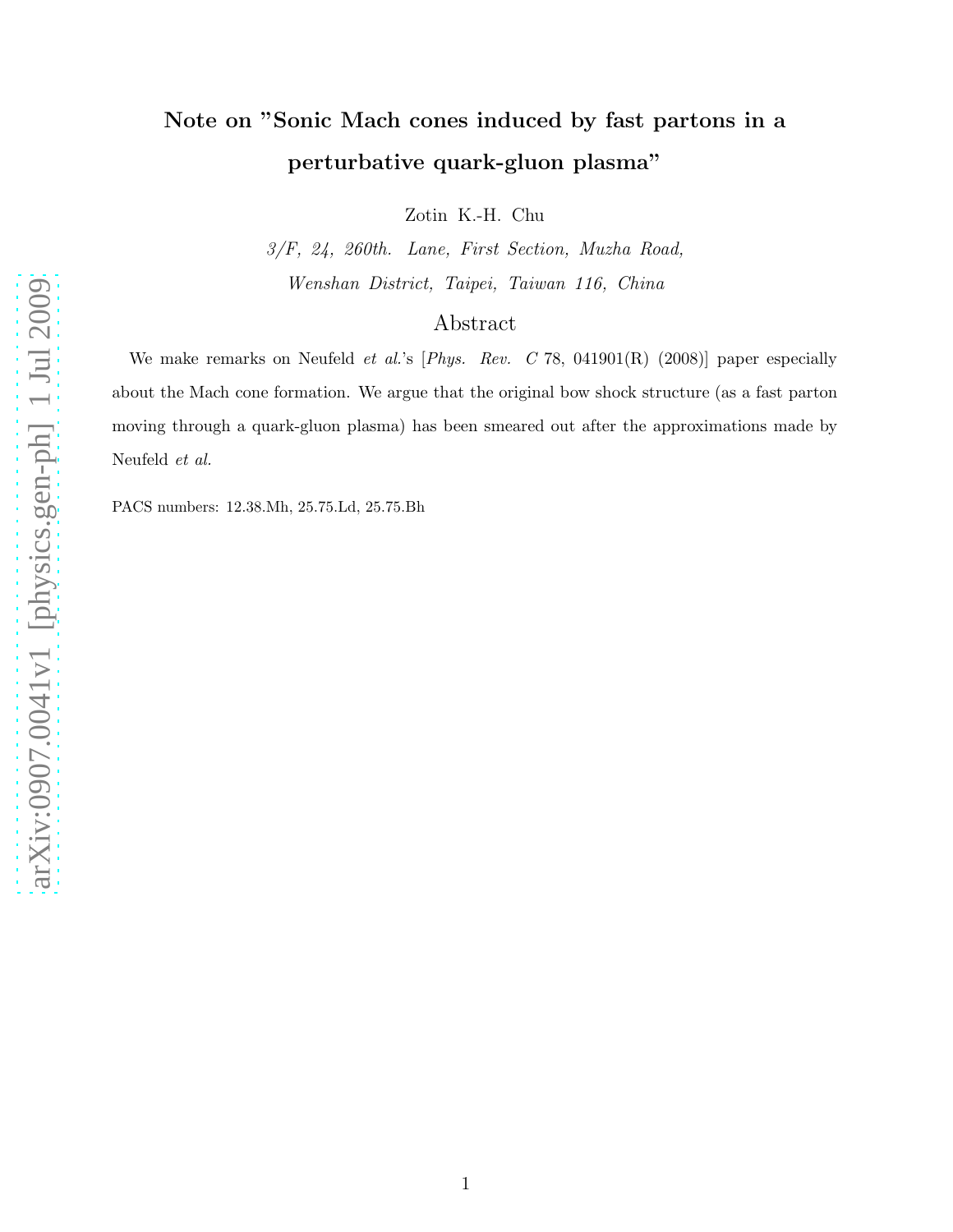Neufeld *et al.* recently presented a solution obtained from the linearized hydrodynamical equations of the medium (a fast parton traversing a weakly coupled quark-gluon plasma) in which it contains a sonic Mach cone and a dissipative wake if the parton moves at a supersonic speed [1]. In fact, Casalderrey-Solana *et al.* [2] showed that if one couples an appropriately chosen supersonic sound source to a linearized hydrodynamical evolution, one can obtain a propagating Mach cone (Casalderrey-Solana has stressed that the conical flow scenario for the observed shape is a consequence of the emission of sound by a supersonic high momentum particle propagating in the quark gluon plasma [3]). The present author, however, based on some previous works [4-5], likes to argue here that the Mach cone interpretation in [1] is not complete.

In fact, the present author argues that there are shock waves occurring under the conditions discussed in [1] as the medium through which the parton propagates is not dilute but dense [2,6]. As noted in [2], the moving 'undressed' hard parton being constantly emitting gluons, which emit new ones etc., and thus the whole shower (or the core) is a complicated nonlinear phenomenon (the multiplicity of this shower grows nonlinearly with time) and the combination should obviously be treated as a macroscopic body [7-8] passing through the medium. This could be traced in  $[2]$ : Since the velocity of the shock depends on its intensity, the cone should in fact be somewhat rounded near its top. This effect is ignored  $\cdots$  (cf. the note or Ref. 9 in [2]) or The region near the head of the jet, which we will refer to as a 'non-hydrodynamical core',  $\cdots$  As found in [4](R. Baier, Y.L. Dokshitzer, S. Peigne and D. Schiff, Phys. Lett. B 345, 277 (1995); R. Baier, Y.L. Dokshitzer, A.H. Mueller and D. Schiff, JHEP 20010109 033 (2001)), the multiplicity of this shower grows nonlinearly with time, so eventually the core may become a macroscopic body, providing a large perturbation of the matter. From the hydrodynamical point of view, its size is limited from below by the dissipative 'sound attenuation length'  $\Gamma_s = (4/3)\eta/(\epsilon + p)$ , with  $\eta$  being the shear viscosity (page 24 of [2]; please see the details for the relevant symbols therein).

Meanwhile, there is inconsistency in the theoretical treatment in [1] which will be described below. Neufeld et al. solved the hydrodynamical equation (cf. Eq. (8) and the detailed explanations for each symbol in [1])

$$
\partial_{\mu}T^{\mu\nu} = J^{\nu} \equiv \int \frac{d\mathbf{p} p^{\nu}}{(2\pi)^{3}} (\nabla_{p_{i}} D_{ij}(\mathbf{p}, t) \nabla_{p_{j}} f(\mathbf{x}, \mathbf{p}, t)) \tag{1}
$$

by assuming that the energy and momentum density deposited by the parton is small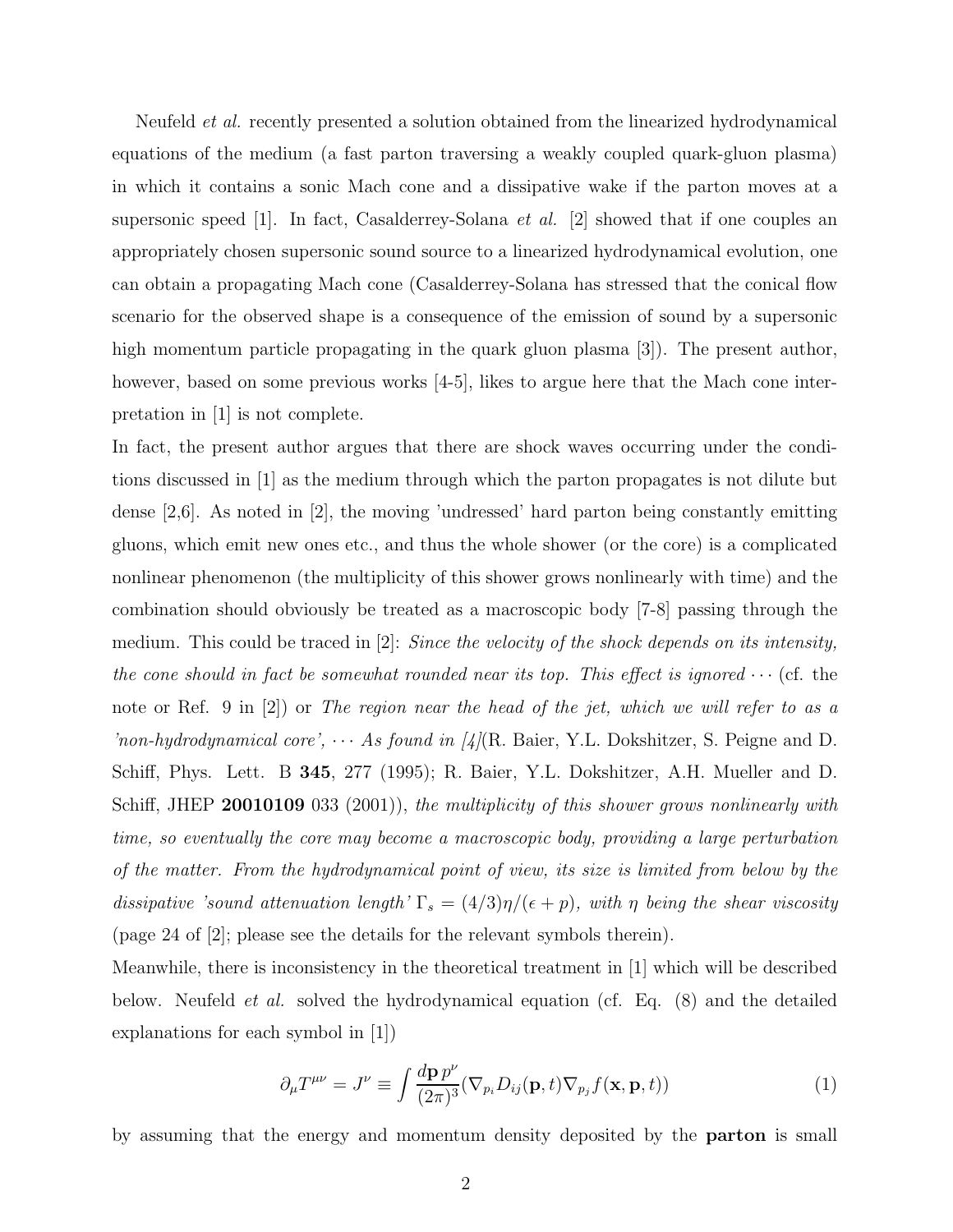compared to the equilibrium energy density of the medium. Here,  $f(\mathbf{x}, \mathbf{p}, t)$  is the ensemble averaged phase-space distribution of medium partons [1] and

$$
D_{ij}(\mathbf{p},t) = \int_{-\infty}^{t} dt' F_i(\mathbf{x},t) F_j(\mathbf{x}',t'),
$$
\n(2)

with  $F_i(\mathbf{x}, t) = gQ^a(t)[E_i^a(\mathbf{x}, t) + (\mathbf{v} \times \mathbf{B})_i^a(\mathbf{x}, t)]$  being the color Lorentz force on a medium particle and  $J^{\nu}$  represents a source term due to the interaction of the medium with the passing fast parton. Subsequently, to evaluate the source term in the right-hand-side of Eq. (1), Neufeld et al. considered a thermal plasma of massless gluons with the unperturbed distribution (cf. Eq.  $(12)$  in [1]). The present author doubts : Where is the contribution from the **entire parton** (say, quarks)  $[2,9-11]$ ?

To briefly check the mathematical derivations of [1] or [10] (they were self-cited, cf. Ref. 24 in [10], i.e., [1] here or Ref. 19 in [1], i.e., [10] here), we start from equations  $(13)$ : Integral form of  $J^0(\mathbf{x},t)$  and  $(14)$ : Integral form of  $J^k(\mathbf{x},t)$ . We have no idea how the term :  $i\epsilon$  can be inserted into the denominator of the integrand of above mentioned integrals (cf.  $(\omega' - \mathbf{k}' \cdot \hat{\mathbf{v}} + i\epsilon)$  in Eqs. (13) and (14) of [1])? As the first author for [1] and [10] is the same, then the present author tried to trace this back from [10]. Similarly, we also have no idea how the term :  $i\epsilon$  can be inserted into the denominator of the integrand of the integral form for (i.e., Eq. (12) in [10])

$$
f_1^a = -\frac{igC_2}{N_c^2 - 1} \int \frac{d^4k}{(2\pi)^4} \int d^4x' U_{ab}(x, x') \times \frac{e^{ik(x'-x)}}{v k + i\epsilon} \mathbf{F}^b(x') \cdot \nabla_p f_0,
$$
\n(3)\n
$$
f_1^a \equiv f^a(\mathbf{x}, \mathbf{p}, t) = \int dQ Q^a f(\mathbf{x}, \mathbf{p}, t).
$$

Please refer the detailed explanation for symbols or notations appeared in above expression to [10]. However, there are no definition for  $i\epsilon$  up to the relevant statements near Eq. (12) of [10]? Even though A detailed derivation of the source term, including color screening by the medium, is presented in Ref.  $\left[19\right]$  appeared in  $\left[1\right]$ ?.

Meanwhile we know that Mach cones are V-shaped disturbances produced by a supersonic object [7-8] or the interference of sound waves from a supersonic source leads to the Mach cone [3]. They are familiar in gas dynamics [7-8]. The cone's Mach angle is  $\theta = \sin^{-1} 1/M$ , where  $M = u/c$  is the Mach number of an object moving at speed u through a medium with an acoustic speed c. As we argued above that there are shock waves appearing in [1]. The disappearing of shock waves in [1] could be traced in the following : Since hydrodynamics is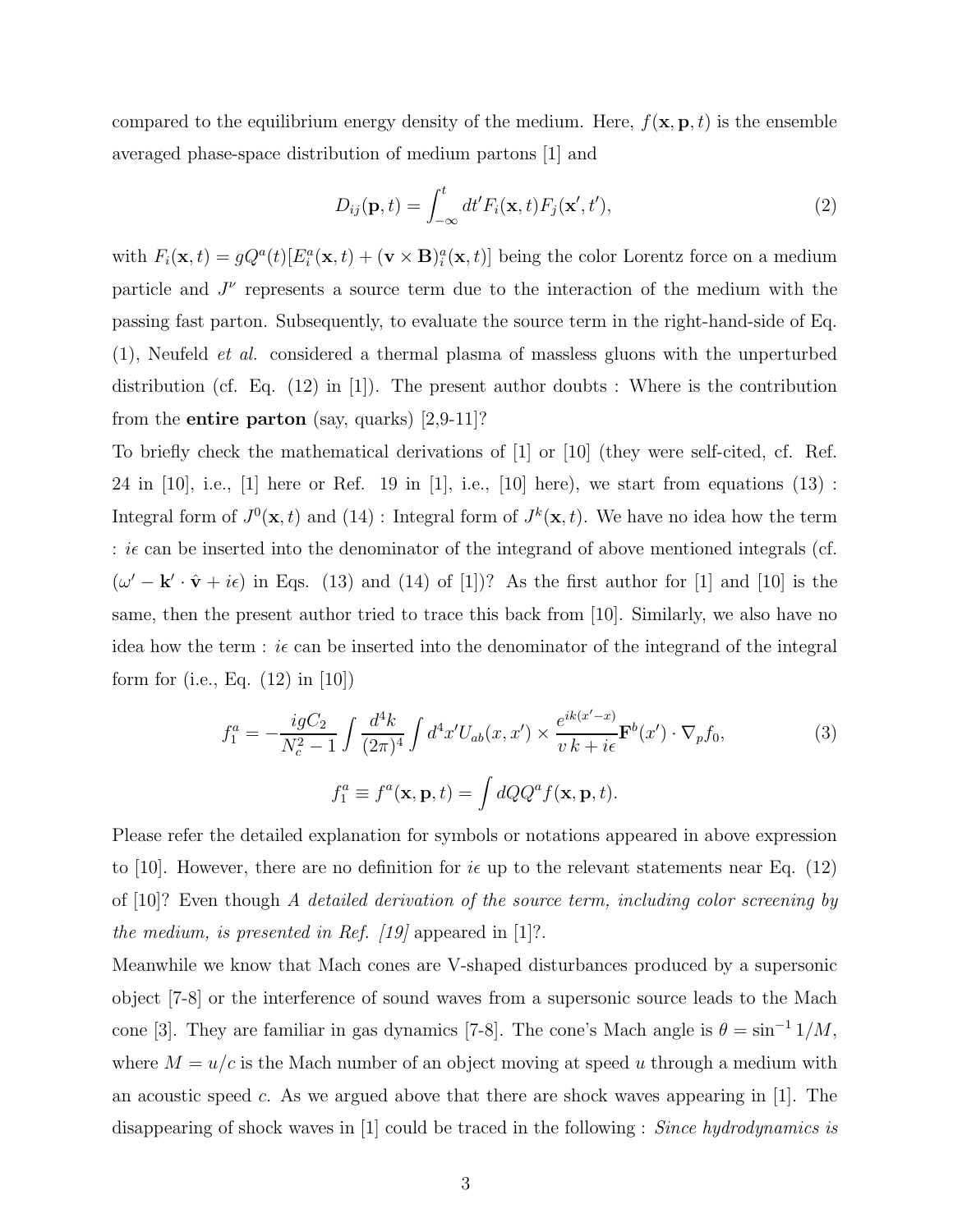only valid at distances that are large compared to the mean free path, and in a weakly coupled plasma the mean free path is parametrically large compared to the color screening length, the source term generated by an energetic parton is, in first approximation, point-like. In this spirit, the source term  $|Eqs. (15)-(18)|$  derived here can be thought of as a sophisticated representation of a  $\delta$  function  $\cdots$ . It means the strong nonlinearity due to the propagating blunt-body-like [7] parton has been smeared out due to point-like treatments in [1]. Similar smearing-out could be traced by ... We evaluate each term by boosting to a frame comoving with our volume element and then exploiting the assumption of local thermal equilibrium. Note that near the shock as there is a discontinuity and entropy condition [5,7], it is not at (thermal) equilibrium.

The originally curved bow shocks [7-8,12] have been replaced and approximated by linear V-shaped (Mach) wave patterns [2,7-8]. Furthermore, to remind the readers, as mentioned in [1] : We will incorporate the effect of color screening and short-distance quantum effects by appropriate infrared and ultraviolet cutoffs., considering above both statements, how can the authors of [1] capture the detailed long-wave (larger length-scale) limit or hydrodynamical behavior (say, shock structures) by only a short-distance (smaller length-scale) treatment and simultaneously neglecting the highly nonlinearities (we well as the singularities due to the core or 'macroscopic body' [2]) by using a set of cutoffs?

Finally, to be precise, considering the analogy from the dusty plasma (cf. Samsonov *et al.*) in [8]), due to the finite size of the Debye sphere surrounding the fast-moving parton, the vertex of the Mach cone is rounded rather than pointed. From figures 1, 2 and 3 of  $[1]$ , we cannot observe this Debye sphere? The important information about the opening angle of the Mach cone [8] is also absent in [1].

- [1] R.B. Neufeld, B. Müuller and J. Ruppert, Phys. Rev. C  $78$ , 041901(R) (2008).
- [2] J. Casalderrey-Solana, E.V. Shuryak and D. Teaney, J. Phys. Conf. Ser. 27, 22 (2005).
- [3] J. Casalderrey-Solana, J. Phys. G 34, S345 (2007).
- [4] A.K.-H. Chu, Int. J. Theor. Phys. **45**, 1843 (2006).
- [5] A.K.-H. Chu, [Arxiv:physics/0510041](http://arxiv.org/abs/physics/0510041) (2005).
- [6] G.F. Chapline and A. Granik, Nucl. Phys. A 459, 681 (1986). G.F. Chapline and A. Granik,